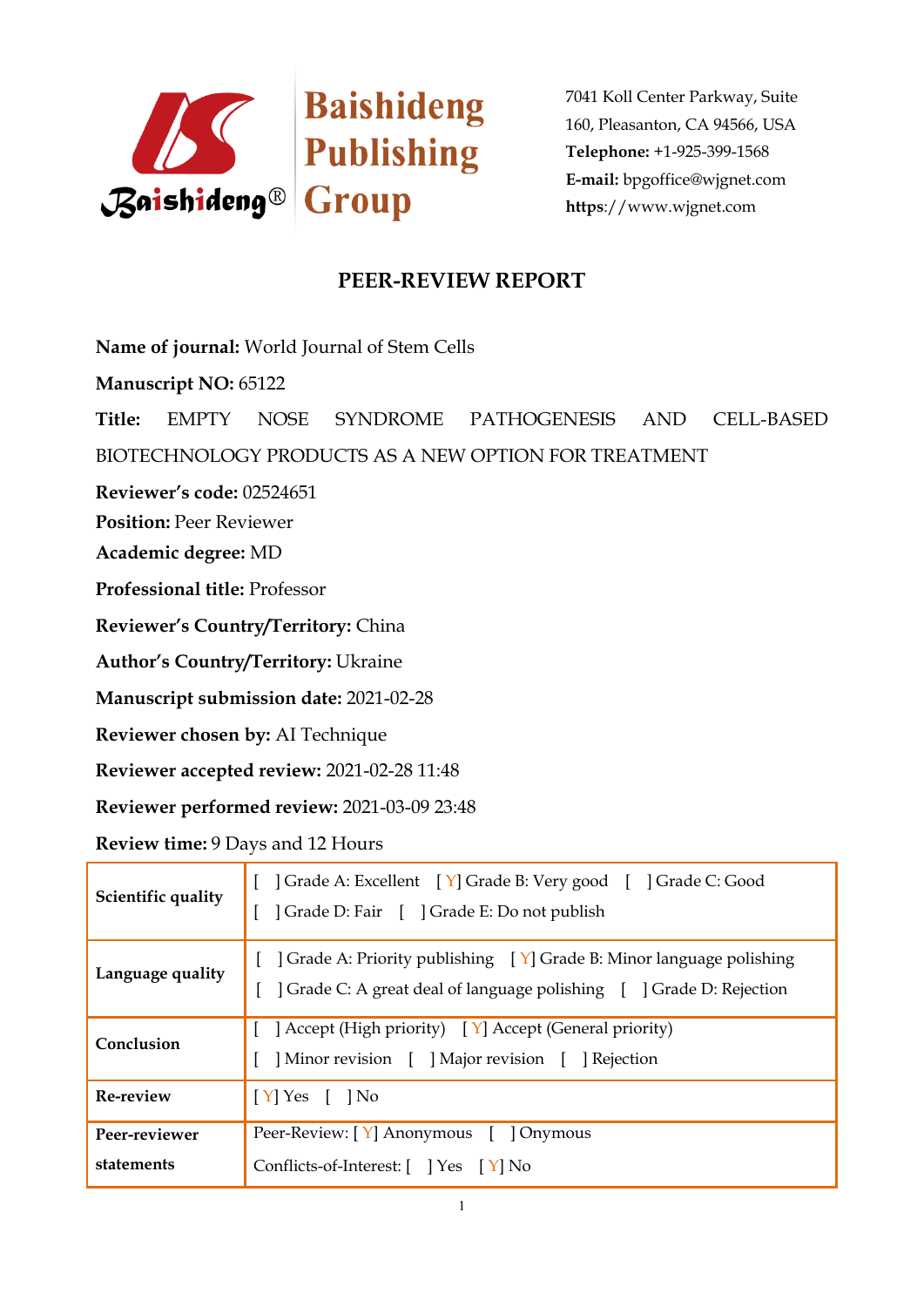

## **SPECIFIC COMMENTS TO AUTHORS**

The manuscript "EMPTY NOSE SYNDROME PATHOGENESIS AND CELL-BASED BIOTECHNOLOGY PRODUCTS AS A NEW OPTION FOR TREATMENT" introduces empty nose syndrome (pathogenesis, symptomatology, comorbid psychiatric disorders) and the perspective of stem-cell-based technologies in ENS management. 1, The main body of this review is about the regenerative medicine and biotechnology contributes to the development of new cell-based products in combination with various materials. However, the related details are not included in Abstract and Core tips with a proper volume. The abstract should be re-constructed. 2, Regarding the perspective of stem-cell-based therapy, the authors introduce the underlying molecular mechanisms. I suggest the authors provide one Figure to describe the mechanisms for better reading and understanding.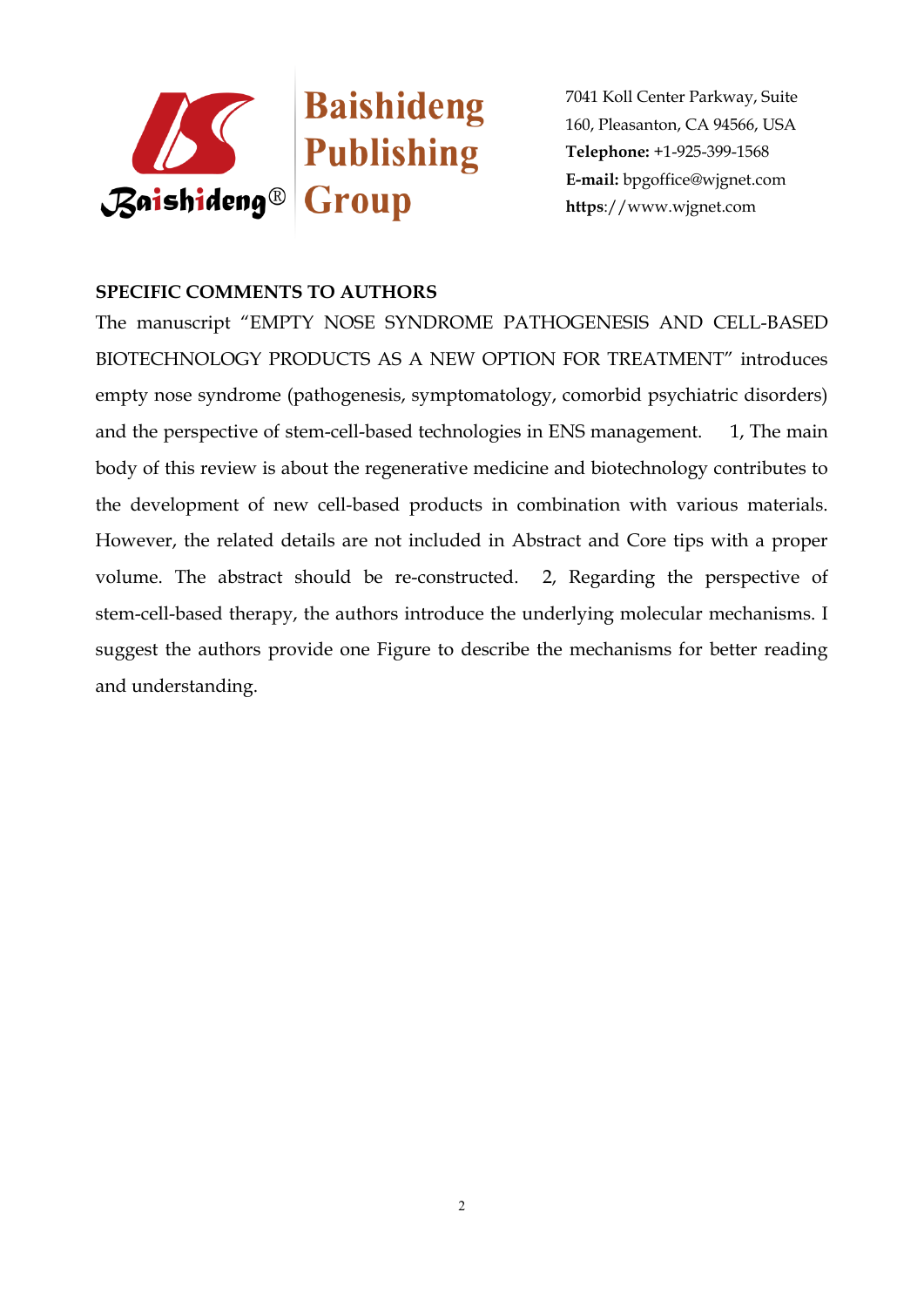

## **PEER-REVIEW REPORT**

**Name of journal:** World Journal of Stem Cells

**Manuscript NO:** 65122

**Title:** EMPTY NOSE SYNDROME PATHOGENESIS AND CELL-BASED

BIOTECHNOLOGY PRODUCTS AS A NEW OPTION FOR TREATMENT

**Reviewer's code:** 05747645

**Position:** Peer Reviewer

**Academic degree:** MD

**Professional title:** Doctor

**Reviewer's Country/Territory:** Italy

**Author's Country/Territory:** Ukraine

**Manuscript submission date:** 2021-02-28

**Reviewer chosen by:** Ya-Juan Ma

**Reviewer accepted review:** 2021-03-09 08:43

**Reviewer performed review:** 2021-03-13 06:54

**Review time:** 3 Days and 22 Hours

| Scientific quality          | [ ] Grade A: Excellent [ Y] Grade B: Very good [ ] Grade C: Good<br>] Grade D: Fair [ ] Grade E: Do not publish                                                       |
|-----------------------------|-----------------------------------------------------------------------------------------------------------------------------------------------------------------------|
| Language quality            | [ $\int$ Grade A: Priority publishing $\left[\gamma\right]$ Grade B: Minor language polishing<br>] Grade C: A great deal of language polishing [ ] Grade D: Rejection |
| Conclusion                  | [ ] Accept (High priority) [ ] Accept (General priority)<br>[Y] Minor revision [ ] Major revision [ ] Rejection                                                       |
| Re-review                   | $[$   Yes $[Y]$ No                                                                                                                                                    |
| Peer-reviewer<br>statements | Peer-Review: [Y] Anonymous [ ] Onymous<br>Conflicts-of-Interest: [ ] Yes [Y] No                                                                                       |